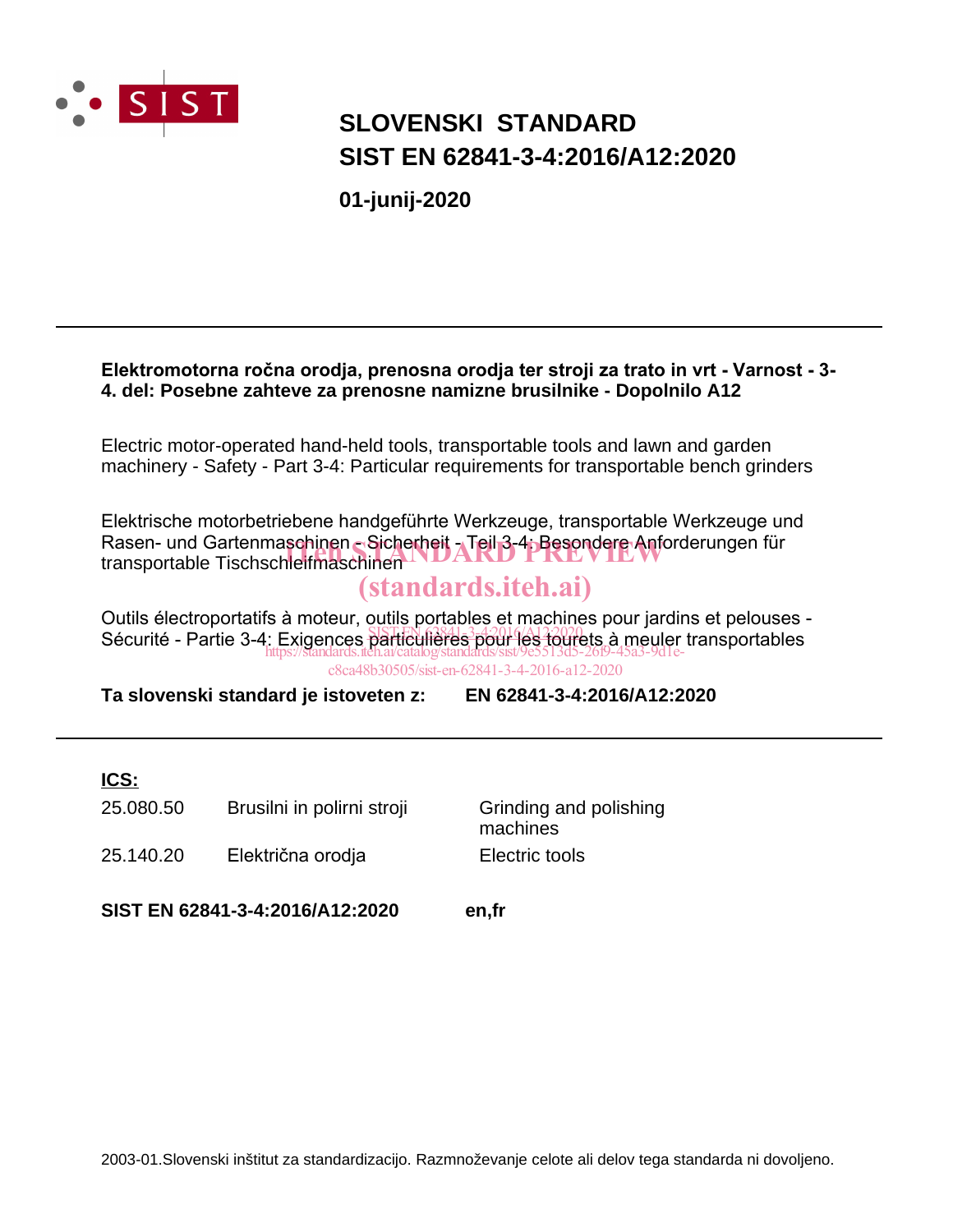**SIST EN 62841-3-4:2016/A12:2020**

# iTeh STANDARD PREVIEW (standards.iteh.ai)

SIST EN 62841-3-4:2016/A12:2020 https://standards.iteh.ai/catalog/standards/sist/9e5513d5-26f9-45a3-9d1ec8ca48b30505/sist-en-62841-3-4-2016-a12-2020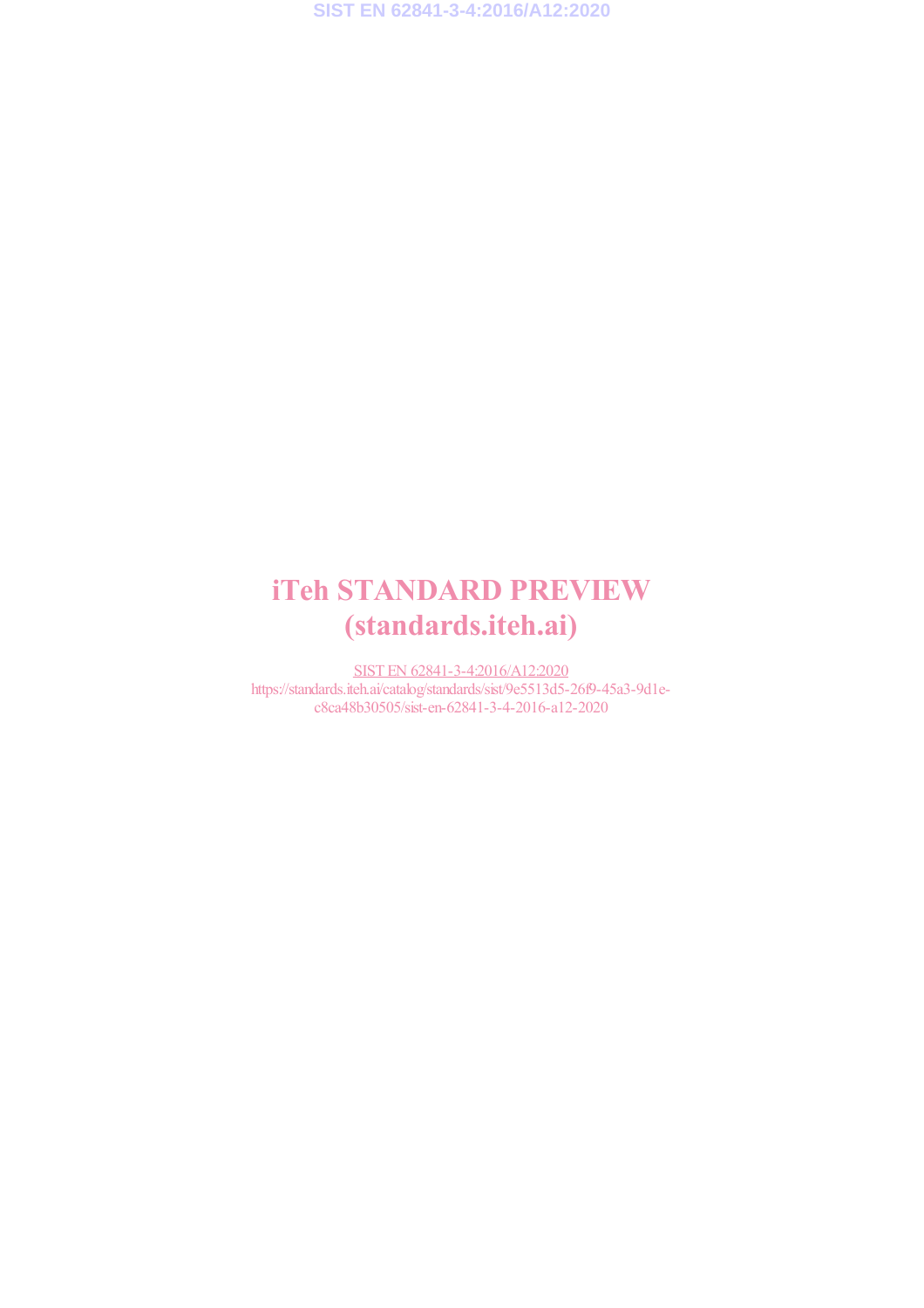# EUROPEAN STANDARD NORME EUROPÉENNE EUROPÄISCHE NORM

## **EN 62841-3-4:2016/A12**

March 2020

ICS 25.140.20

English Version

### Electric motor-operated hand-held tools, transportable tools and lawn and garden machinery - Safety - Part 3-4: Particular requirements for transportable bench grinders

Outils électroportatifs à moteur, outils portables et machines pour jardins et pelouses - Sécurité - Partie 3-4: Exigences particulières pour les tourets à meuler transportables

Elektrische motorbetriebene handgeführte Werkzeuge, transportable Werkzeuge und Rasen- und Gartenmaschinen - Sicherheit - Teil 3-4: Besondere Anforderungen für transportable Tischschleifmaschinen

This amendment A12 modifies the European Standard ; it was approved by CENELEC on 2020-01-27. CENELEC members are bound to comply with the CEN/CENELEC Internal Regulations which stipulate the conditions for giving this amendment the status of a national standard without any alteration.

Up-to-date lists and bibliographical references concerning such national standards may be obtained on application to the CEN-CENELEC iTeh STANDARD PREVIEW Management Centre or to any CENELEC member.

This amendment exists in three official versions (English, French, German). A version in any other language made by translation under the This amendment exists in three official versions (English, French, German). A version in any other language made by translation under the<br>responsibility of a CENELEC member into its own language and notified to the CEN-CEN the official versions.

CENELEC members are the national electrotechnical committees of Austria, Belgium, Bulgaria, Croatia, Cyprus, the Czech Republic, CENELEC members are the national electrolectringal committees of Austria, Belgium, Bulgaria, Croatia, Cyprus, the Czech Repu<br>Denmark, Estonia, Finland, France, Germany, Greece, Hungary, Iceland, Ireland, Italy, Latvia, Lit Definition, Ectonia, Finand, Francy, Poland, Republic of North Macedonia, Romania, Serbia, Slovakia, Slovenia, Spain, Sweden, Switzerland, Turkey and the United Kingdom. c8ca48b30505/sist-en-62841-3-4-2016-a12-2020



European Committee for Electrotechnical Standardization Comité Européen de Normalisation Electrotechnique Europäisches Komitee für Elektrotechnische Normung

#### **CEN-CENELEC Management Centre: Rue de la Science 23, B-1040 Brussels**

© 2020 CENELEC All rights of exploitation in any form and by any means reserved worldwide for CENELEC Members.

Ref. No. EN 62841-3-4:2016/A12:2020 E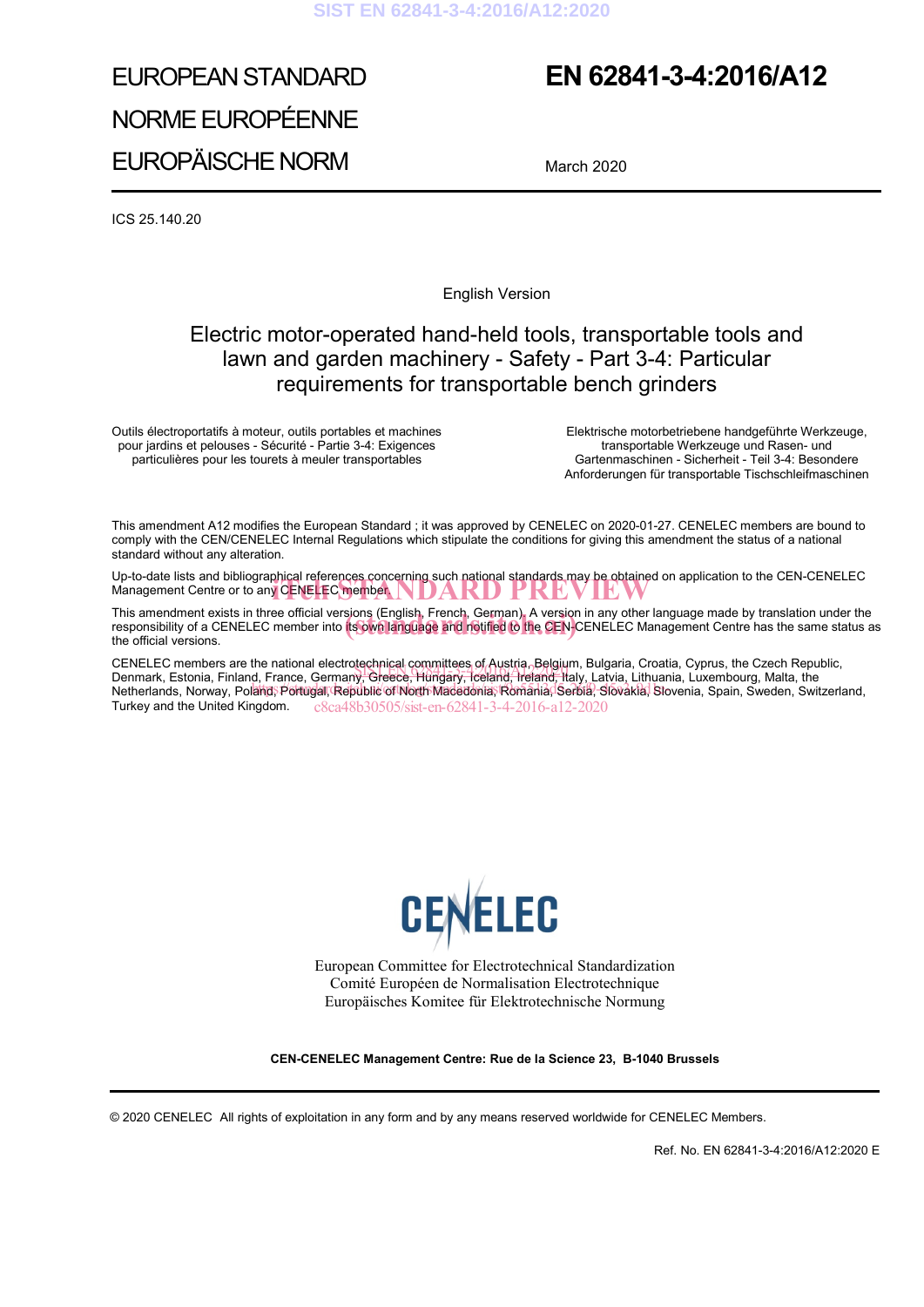#### **European foreword**

This document (EN 62841-3-4:2016/A12:2020) has been prepared by CLC/TC 116 "Safety of motoroperated electric tools".

The following dates are fixed:

- latest date by which this document has to (dop) be implemented at national level by publication of an identical national standard or by endorsement 2020-09-13
- latest date by which the national (dow) standards conflicting with this document have to be withdrawn (dow) 2023-03-13

It amends IEC 62841-3-4:2016/A1:2020.

Attention is drawn to the possibility that some of the elements of this document may be the subject of patent rights. CENELEC shall not be held responsible for identifying any or all such patent rights.

This document has been prepared under a mandate given to CENELEC by the European Commission and the European Free Trade Association, and supports essential requirements of EU Directive(s).

For the relationship with EU Direc<u>tive(s) see informative Annex</u> ZZ, which is an integral part of this document. https://standards.iteh.ai/catalog/standards/sist/9e5513d5-26f9-45a3-9d1ec8ca48b30505/sist-en-62841-3-4-2016-a12-2020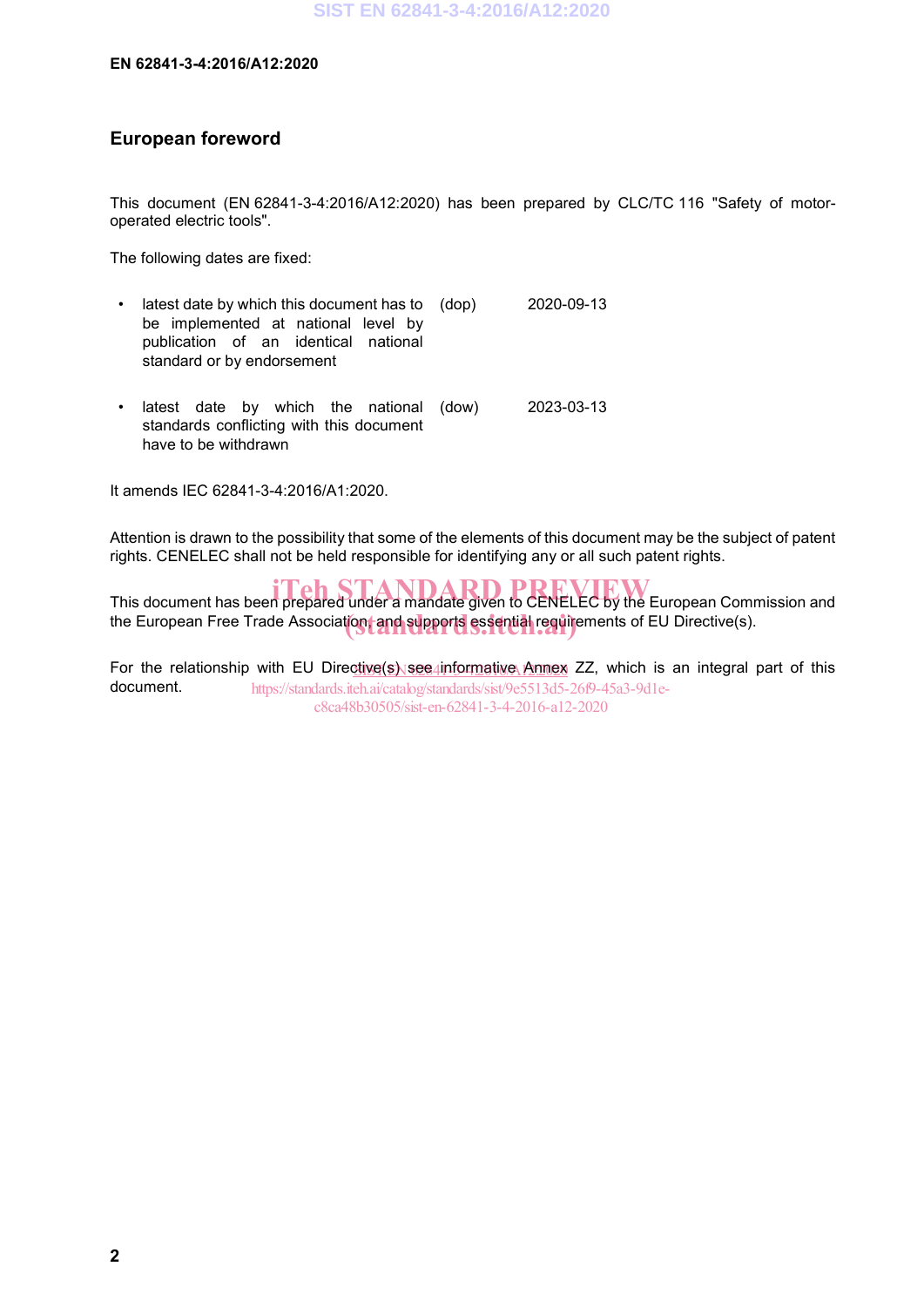### **1 Modification to Clause 1, "Scope"**

#### *Add the following to Clause 1:*

*"*

*"*This standard covers all significant hazards, hazardous situations or hazardous events relevant for tools covered by this standard.

NOTE Z101 Hazards not mentioned in Table ZZ.1 are deemed to be not applicable for tools covered by this standard."

#### **2 Replacement of the Annex ZZ, "Relationship between this European Standard and the essential requirements of Directive 2006/42/EC [2006 OJ L157] aimed to be covered"**

*Replace the existing Annex ZZ with the following:*

#### **Annex ZZ**

(informative)

## **Relationship between this European Standard and the essential requirements of**  Directive 2006/42/EC [2006 OJ L157] aimed to be covered

### (standards.iteh.ai)

This European Standard has been prepared under a Commission's standardisation request M/396 to provide one voluntary means of conforming to essential requirements of Directive 2006/42/EC of the<br>European Parliament and of the Canadian Canadian Canadian and annoyable and an ending Directive OF/46/EC European Parliament and of the Council of 17 May 2006 on machinery, and amending Directive 95/16/EC.<br>https://www.androiden.ail.com/www.androiden.ail/catalog/standards/sist/9e5313d3-26f9-45a3-9d1en.ail.com

c8ca48b30505/sist-en-62841-3-4-2016-a12-2020

Once this standard is cited in the Official Journal of the European Union under that Directive, compliance with the normative clauses of this standard given in Table ZZ.1 confers, within the limits of the scope of this standard, a presumption of conformity with the corresponding essential requirements of that Directive, and associated EFTA regulations.

| <b>Essential Requirements of</b><br>Directive 2006/42/EC     | Clause(s) / sub-clause(s)<br>of this EN     | <b>Remarks / Notes:</b> |
|--------------------------------------------------------------|---------------------------------------------|-------------------------|
| <b>Clause numbers of Annex I</b>                             |                                             |                         |
| 1.1.2<br>(Principles of safety integration)                  | 4                                           |                         |
| 1.1.3<br>(Materials and products)                            | 5, 6.1, 21.6, K.5, L.5, L.21                |                         |
| 1.1.5<br>(Design of machinery to facilitate its<br>handling) | 19.4, 20.103                                |                         |
| 1.1.6<br>(Ergonomics)                                        | 5, 19.5, 19.102, 21.18.2, K.5, L.5,<br>L.21 |                         |
| 1.1.7<br>(Operating positions)                               | 21.101                                      |                         |

#### **Table ZZ.1 — Correspondence between this European Standard and Annex I of Directive 2006/42/EC**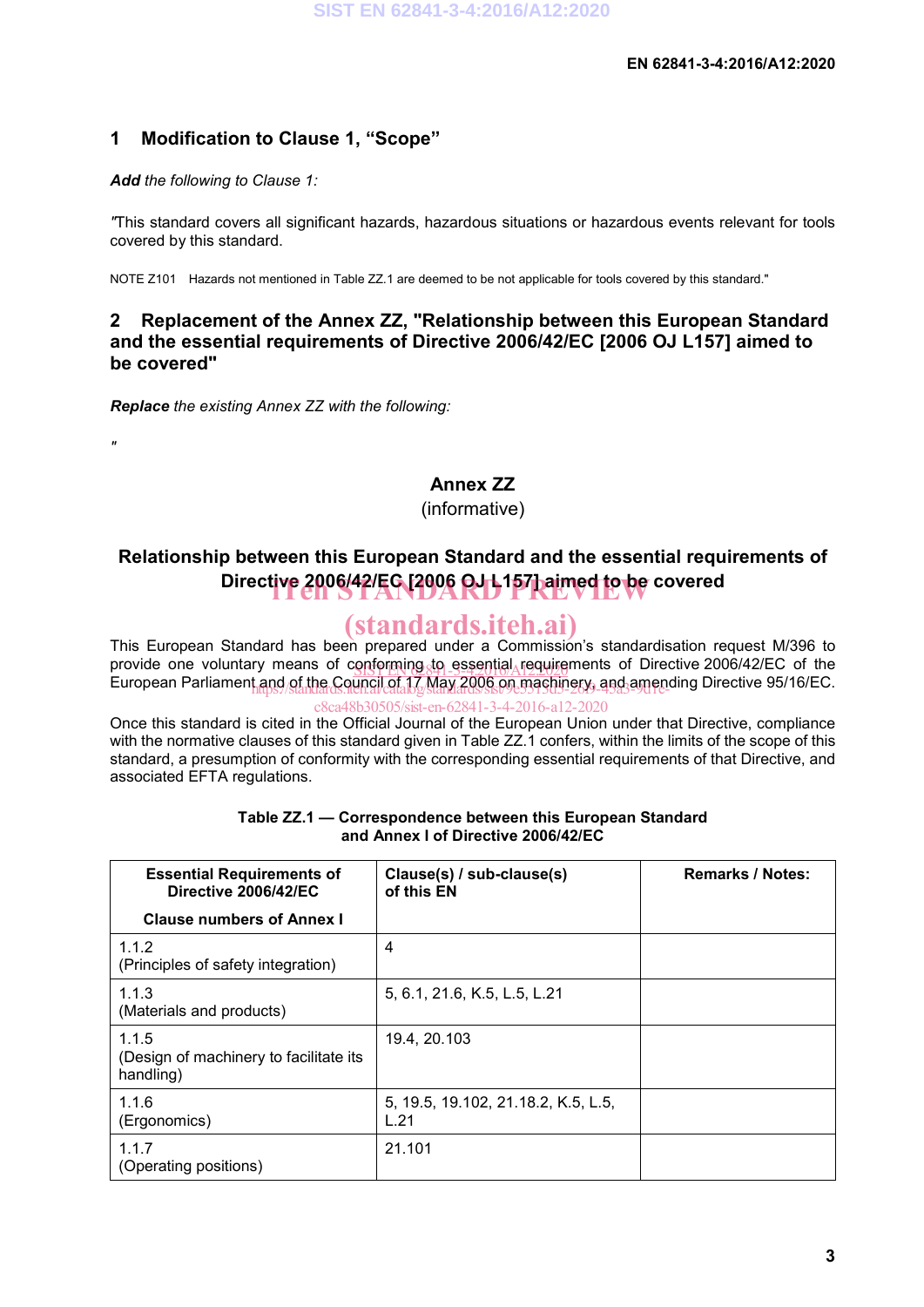| <b>Essential Requirements of</b><br>Directive 2006/42/EC                                     | Clause(s) / sub-clause(s)<br>of this EN                                                                                                                                                         | <b>Remarks / Notes:</b> |
|----------------------------------------------------------------------------------------------|-------------------------------------------------------------------------------------------------------------------------------------------------------------------------------------------------|-------------------------|
| <b>Clause numbers of Annex I</b>                                                             |                                                                                                                                                                                                 |                         |
| 1.2.1<br>(Safety and reliability of control<br>systems)                                      | 5, 18.6, 18.8, 23.1.6, 23.1.10,<br>23.1.11, 23.3, K.5, K.18.6, K.18.8,<br>K.23.1.10, K.23.1.201, L.5, L.18,<br>L.23.1.10                                                                        |                         |
| 1.2.2<br>(Control devices)                                                                   | 5, 8.5, 8.9, 8.10, 8.11, 21.2, 21.4,<br>21.17, 21.18, K.5, K.21.17.1.2, L.5,<br>L.21                                                                                                            |                         |
| 1.2.3<br>(Starting)                                                                          | 5, 21.17, K.21.17.1.2, K.5, L.5, L.21                                                                                                                                                           |                         |
| 1.2.4.1<br>(Normal stop)                                                                     | 5, 21.17, K.21.17.1.2, K.5, L.5, L.21                                                                                                                                                           |                         |
| 1.2.6<br>(Failure of the power supply)                                                       | 5, 21.18.2.1, 23.3, K.5, L.5, L.21                                                                                                                                                              |                         |
| 1.3.1<br>(Risk of loss of stability)                                                         | 5, 19.7, 19.8, 20.104, K.5, L.5                                                                                                                                                                 |                         |
| 1.3.2<br>(Risk of break-up during operation)<br><b>iTeh ST</b>                               | 5, 8.14.2 c), 13.1, 14.4, 17, 19.6,<br>19.104, 19.107, 20, 21.23, 24.11,<br>24 12, 24 13, 27, K-5, K-13 1, K-17,<br>K.19.6, K.20, K.24.201, K.27.1, L.5,<br>L.13, 1, L.17, L.20, L.21, L.24.201 |                         |
| 1.3.3<br>(Risk due to falling or ejected<br><b>SIS</b><br>objects)<br>https://standards.jteh | 5, 18.3, 19.101, 19.103, 19.105,<br>19,106,20,101,20,102,21.101,<br><u>K.5, L.5, L.18, L.21</u><br>560, 4502, 041e                                                                              |                         |
| 1.3.4<br>(Risks due to surfaces, edges or<br>angles)                                         | c8ca48b30509/2st2-h-248412314-2016-a12-2020                                                                                                                                                     |                         |
| 1.3.7<br>(Risks related to moving parts)                                                     | 5, 19.1, 19.3, K.5, L.5                                                                                                                                                                         |                         |
| 1.3.8.1<br>(Moving transmission parts)                                                       | 5, 19.1, 19.3, K.5, L.5                                                                                                                                                                         |                         |
| 1.3.8.2<br>(Moving parts involved in the<br>process)                                         | 5, 19.1, K.5, L.5                                                                                                                                                                               |                         |
|                                                                                              |                                                                                                                                                                                                 |                         |
| 1.4.1<br>(General requirements (for guards<br>and protective devices))                       | 5, 19.1, 20.1, 20.2, 20.3, 20.4,<br>20.101, 21.22, K.5, K.20.1, K.20.3,<br>L.5, L.20, L.21                                                                                                      |                         |
| 1.4.2.1<br>(Special requirements for fixed<br>guards)                                        | 5, 19.1, 19.9, K.5, L.5                                                                                                                                                                         |                         |
| 1.4.2.3<br>(Special requirements for adjustable<br>guards restricting access)                | 5, 19.1, K.5, L.5                                                                                                                                                                               |                         |
| 1.5.1<br>(Risks due to electricity supply)                                                   | 5, 7, L.7.1, 9, 10, 11, 12, 14, 15, 16,<br>17, 18.1 - 18.7, 21.3, 21.5 - 21.16,<br>21.19 - 21.22, 21.25 - 21.34, 22,                                                                            |                         |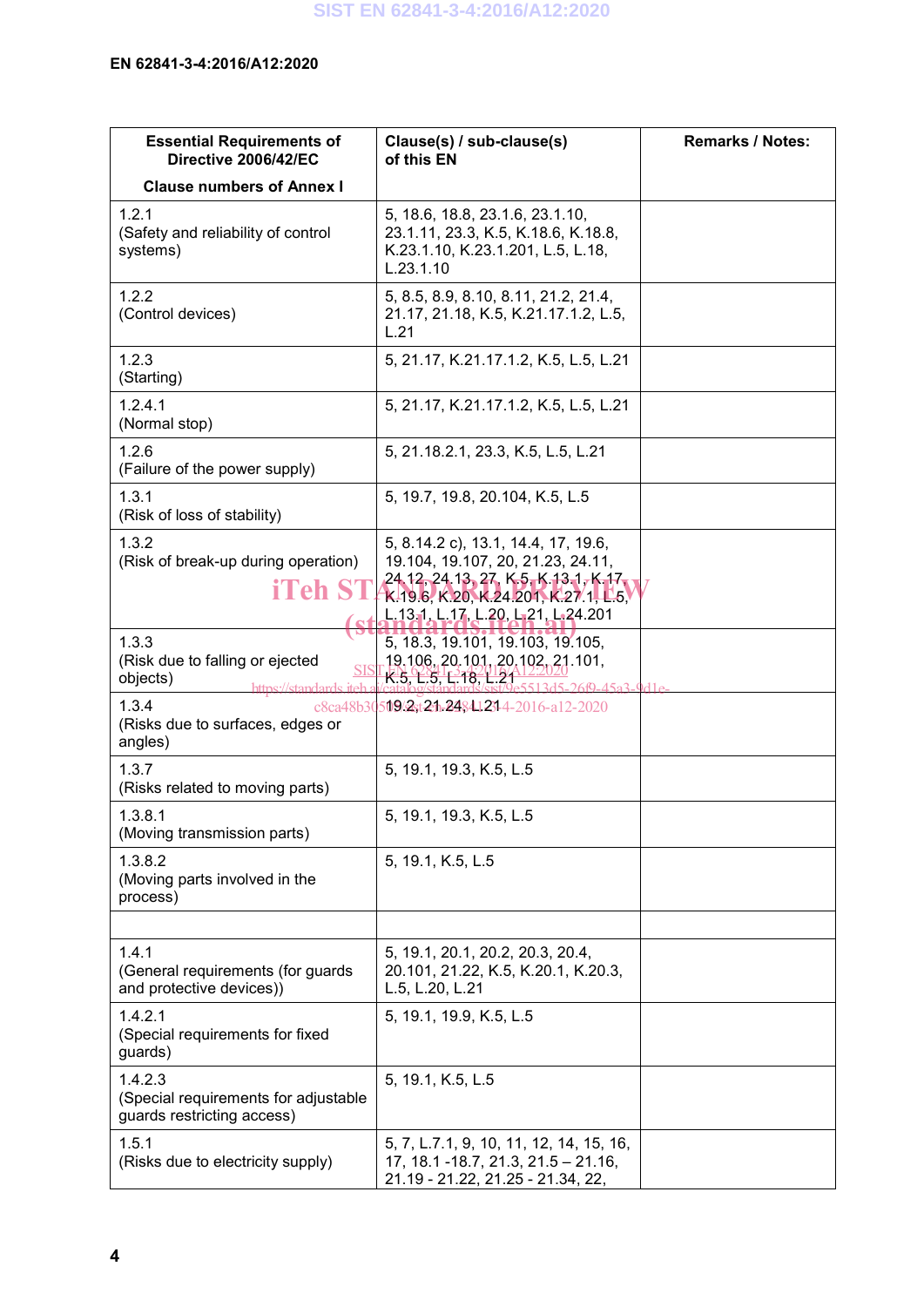| <b>Essential Requirements of</b><br>Directive 2006/42/EC                       | Clause(s) / sub-clause(s)<br>of this EN                                                                                                                                                                                                                                                                                                                                                         | <b>Remarks / Notes:</b> |
|--------------------------------------------------------------------------------|-------------------------------------------------------------------------------------------------------------------------------------------------------------------------------------------------------------------------------------------------------------------------------------------------------------------------------------------------------------------------------------------------|-------------------------|
| <b>Clause numbers of Annex I</b>                                               |                                                                                                                                                                                                                                                                                                                                                                                                 |                         |
|                                                                                | 23.1.1 - 23.1.5, 23.1.7 - 23.1.9,<br>23.2, 23.4, 23.5, 24, 25, 26, 27, 28,<br>K.5, K.7, K.9, K.10, K.11, K.12,<br>K.14, K.16, K.17, K.18.1 - K.18.7,<br>$K.21.5 - K.21.16, K.21.19 -$<br>K.21.22, K.21.25 - K.21.34, K.22,<br>K.24, K.25, K.26, K.27.1, K/L.28.1,<br>K.28.2, L.5, L.9, L.10, L.11, L.12,<br>L.14, L.16, L.17, L.18, L.18.201,<br>L.20, L.21, L.22, L.24, L.25, L.26,<br>Annex C |                         |
| 1.5.4<br>(Risks due to errors of fitting)                                      | 5, 8.7, 8.8, 8.13, 8.14.2, 21.7, 21.8,<br>21.19, 27.1, K.5, K.8.7, K.8.8,<br>K.19.201, K.21.201, K.21.203,<br>K.27.1, L.5, L.19.201, L.21                                                                                                                                                                                                                                                       |                         |
| 1.5.5<br>(Risks due to extreme<br>temperatures)                                | 5, 12.5, K.5, K.12.1, L.5                                                                                                                                                                                                                                                                                                                                                                       |                         |
| 1.5.6<br>(Risks due to fire)<br><b>iTeh ST</b>                                 | 5, 13, 18.1, 18.2, 18.4, 18.6, 28.1,<br>K-5, K-12, 201, K-13, K-18, 1, K-18, 6,<br>$K$ 18.201, K.18.202, K.18.203, L.L.<br>K.2011, K.20.3, K.21.201, K.21.203,                                                                                                                                                                                                                                  |                         |
|                                                                                | <b>FK.23.201, K.23.202, K.28.4, L.5,</b><br>L.12.201, L.13, L.18, L.20.201,<br>SISTE206202, B.21020141220203,<br>https://standards.iteh.al/dat28;201ndar23;202c1528i1-26f9-45a3-9d1e-<br>c8ca48b3050528s201-62841-3-4-2016-a12-2020                                                                                                                                                             |                         |
| 1.5.7<br>(Risks due to explosion)                                              | 5, K.5, K.12.201, K.18.201,<br>K.18.202, K.18.203, K.19.202,<br>K.20.1, K.20.3, K.21.202, K.21.203,<br>L.5, L.12.201, L.18.202, L.18.203,<br>L.18.204, L.19.202, L.20.201,<br>L.20.202, L.21.202, L.21.203                                                                                                                                                                                      |                         |
| 1.5.8<br>(Risks due to noise)                                                  | 1.2.21                                                                                                                                                                                                                                                                                                                                                                                          |                         |
| 1.5.10<br>(Risks due to radiation)                                             | 5, 6.1, 6.3, K.5, L.5                                                                                                                                                                                                                                                                                                                                                                           |                         |
| 1.5.11<br>(Risks due to external radiation)                                    | 5, 18.8 K.5, K.18.8, L.5, L.18.8                                                                                                                                                                                                                                                                                                                                                                |                         |
| 1.5.12<br>(Risks due to laser radiation)                                       | 6.2                                                                                                                                                                                                                                                                                                                                                                                             |                         |
| 1.5.13<br>(Risks due to emissions of<br>hazardous materials and<br>substances) | 21.101, L.21                                                                                                                                                                                                                                                                                                                                                                                    |                         |
| 1.6.1<br>(Machinery maintenance)                                               | 24.1                                                                                                                                                                                                                                                                                                                                                                                            |                         |
| 1.6.3<br>(Isolation of energy sources)                                         | 24.1                                                                                                                                                                                                                                                                                                                                                                                            |                         |